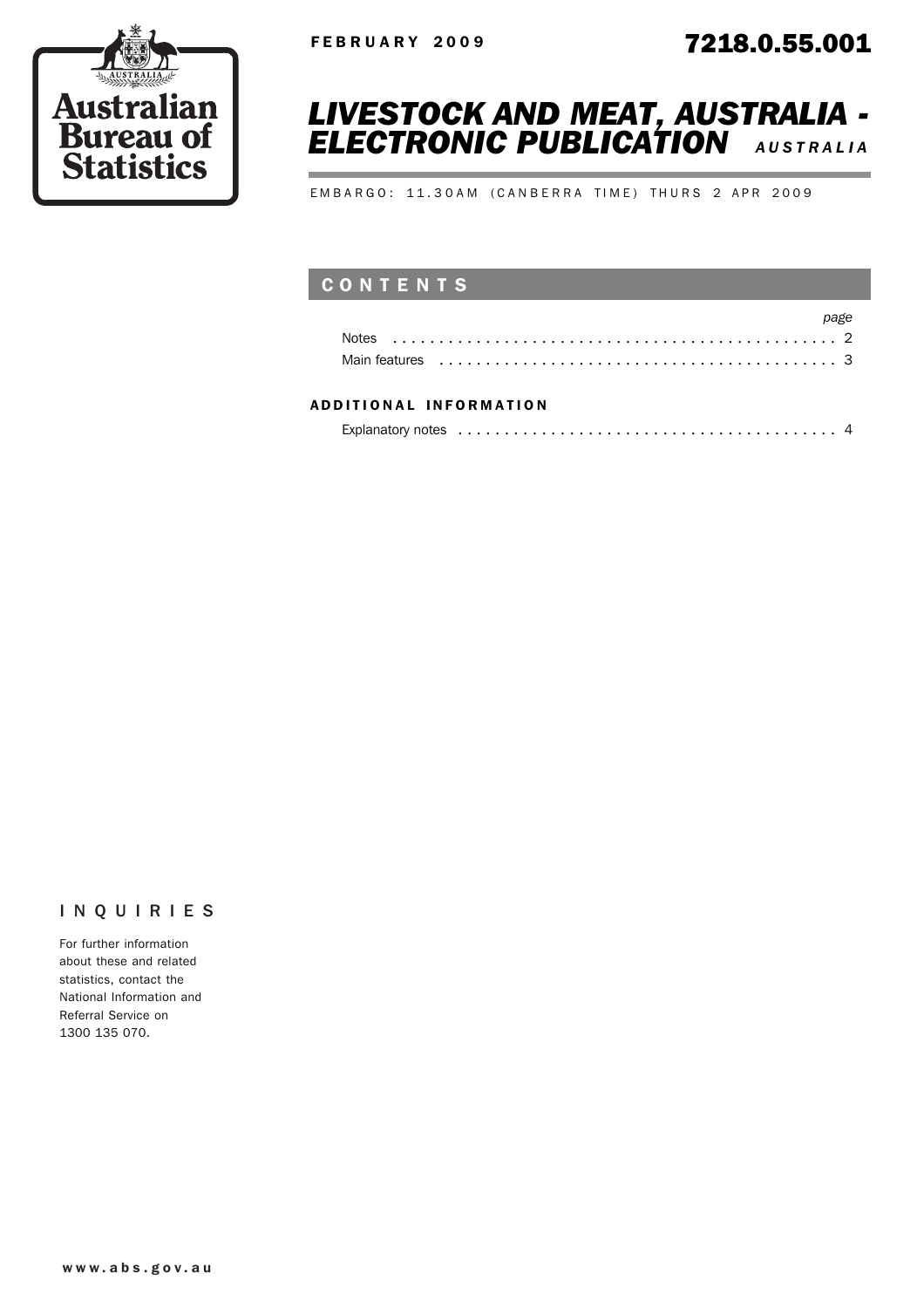# NOTES

| FORTHCOMING ISSUES  | <b>ISSUE</b>                                                          | <b>RELEASE DATE</b>                                                                                                                                                                                                                                                                                                                                              |
|---------------------|-----------------------------------------------------------------------|------------------------------------------------------------------------------------------------------------------------------------------------------------------------------------------------------------------------------------------------------------------------------------------------------------------------------------------------------------------|
|                     | March 2009                                                            | 1 May 2009                                                                                                                                                                                                                                                                                                                                                       |
|                     | April 2009                                                            | 5 June 2009                                                                                                                                                                                                                                                                                                                                                      |
|                     | May 2009                                                              | 3 July 2009                                                                                                                                                                                                                                                                                                                                                      |
|                     | June 2009                                                             | 4 August 2009                                                                                                                                                                                                                                                                                                                                                    |
|                     | <b>July 2009</b>                                                      | 4 September 2009                                                                                                                                                                                                                                                                                                                                                 |
|                     | August 2009                                                           | 6 October 2009                                                                                                                                                                                                                                                                                                                                                   |
|                     |                                                                       |                                                                                                                                                                                                                                                                                                                                                                  |
| <b>INTRODUCTION</b> | Australia (cat. no. 7215.0).                                          | This publication presents statistics on livestock slaughterings and meat production.<br>These statistics are based on a monthly collection from abattoirs and other major<br>slaughtering establishments. More detailed information on this series can be obtained by<br>contacting the ABS or by referring to the quarterly ABS publication Livestock Products, |
| ABBREVIATIONS       | thousand<br>'000'<br>Australian Bureau of Statistics<br>ABS.<br>tonne |                                                                                                                                                                                                                                                                                                                                                                  |

Brian Pink Australian Statistician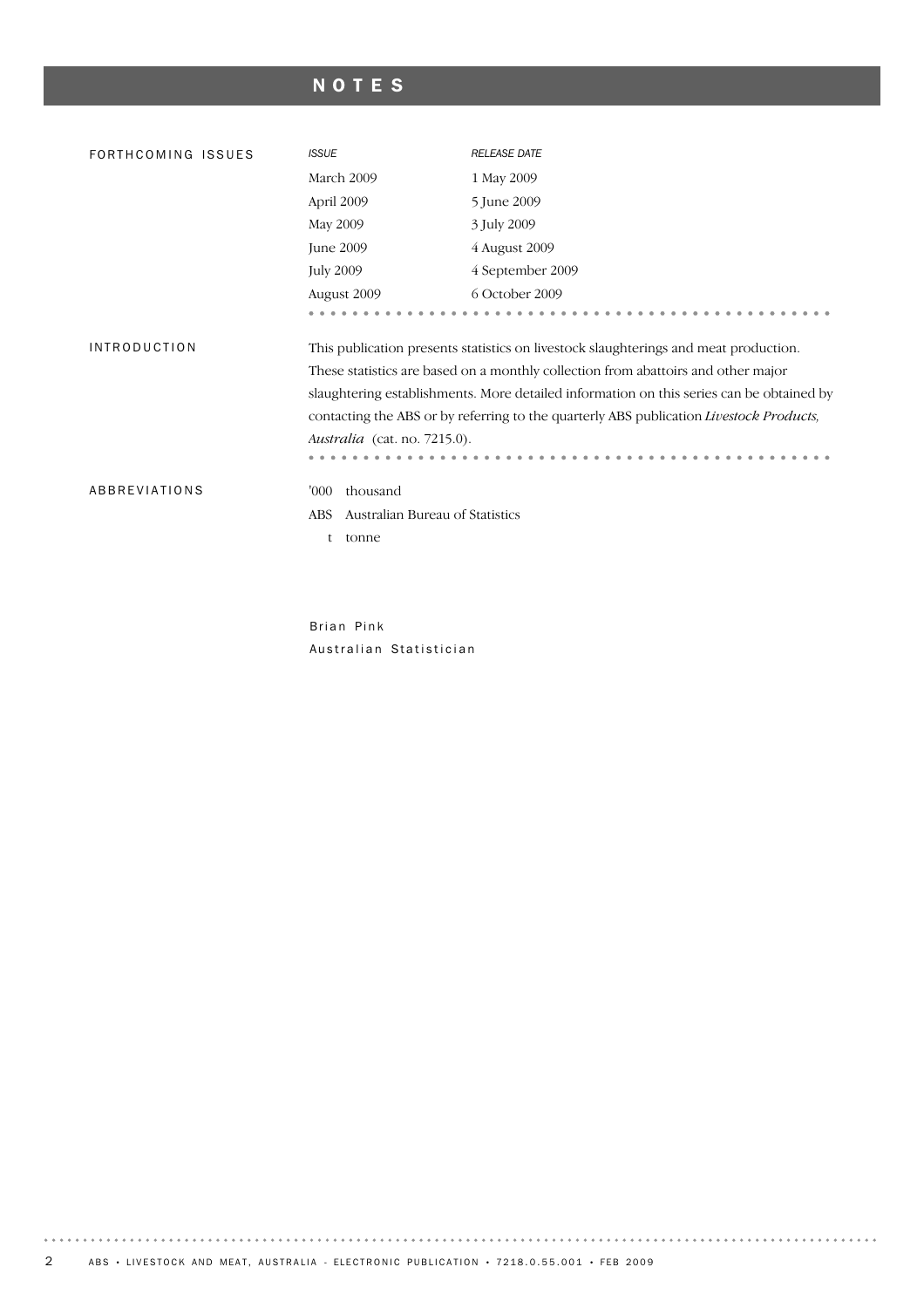#### **MAIN FEATURES**

## **LIVESTOCK**

- ! The trend estimate for cattle slaughterings remained at 651 thousand.
- ! Sheep slaughterings declined to 881 thousand, a reduction of 12% compared to the same time last year.
- ! The trend estimate for lamb slaughterings remained steady at 1.8 million.
- ! At 375 thousand tonnes, pig slaughterings have declined 13% over the past year.

#### LIVESTOCK SLAUGHTERED, AUSTRALIA, FEBRUARY 2009

|                       | Original  | Seasonally<br>Adjusted | Trend     |
|-----------------------|-----------|------------------------|-----------|
|                       | no.       | no.                    | no.       |
| CATTLE (excl. calves) | 647 010   | 659 786                | 651 165   |
| <b>CALVES</b>         | 27856     | 65 737                 | 66 728    |
| <b>SHEEP</b>          | 1 021 105 | 903 747                | 880 996   |
| LAMBS                 | 1 781 004 | 1 774 303              | 1 773 017 |
| PIGS                  | 342 046   | 372 282                | 375 141   |
|                       |           |                        |           |

#### **MEAT**

- ! The trend estimate for beef production rose to 175 thousand tonnes, with a 1% increase compared to the same period last year.
- ! At 18.5 thousand tonnes mutton production was down 1% compared to last month.
- Lamb production was 4% higher than twelve months ago, at 37 thousand tonnes.
- ! Estimates for pig production continued to decline to 27 thousand tonnes; down 15% compared to the same period the previous year.

#### MEAT PRODUCED, AUSTRALIA, FEBRUARY 2009

|          | Original | Seasonally<br>Adjusted | Trend   |
|----------|----------|------------------------|---------|
|          | t        | t                      | t       |
| BEEF     | 176 056  | 178 027                | 175 476 |
| VEAL     | 1521     | 2 3 6 2                | 2 4 9 1 |
| MUTTON   | 20 958   | 18 936                 | 18528   |
| LAMB     | 37 460   | 36 680                 | 36 642  |
| PIG MEAT | 24 206   | 26863                  | 26 933  |
|          |          |                        |         |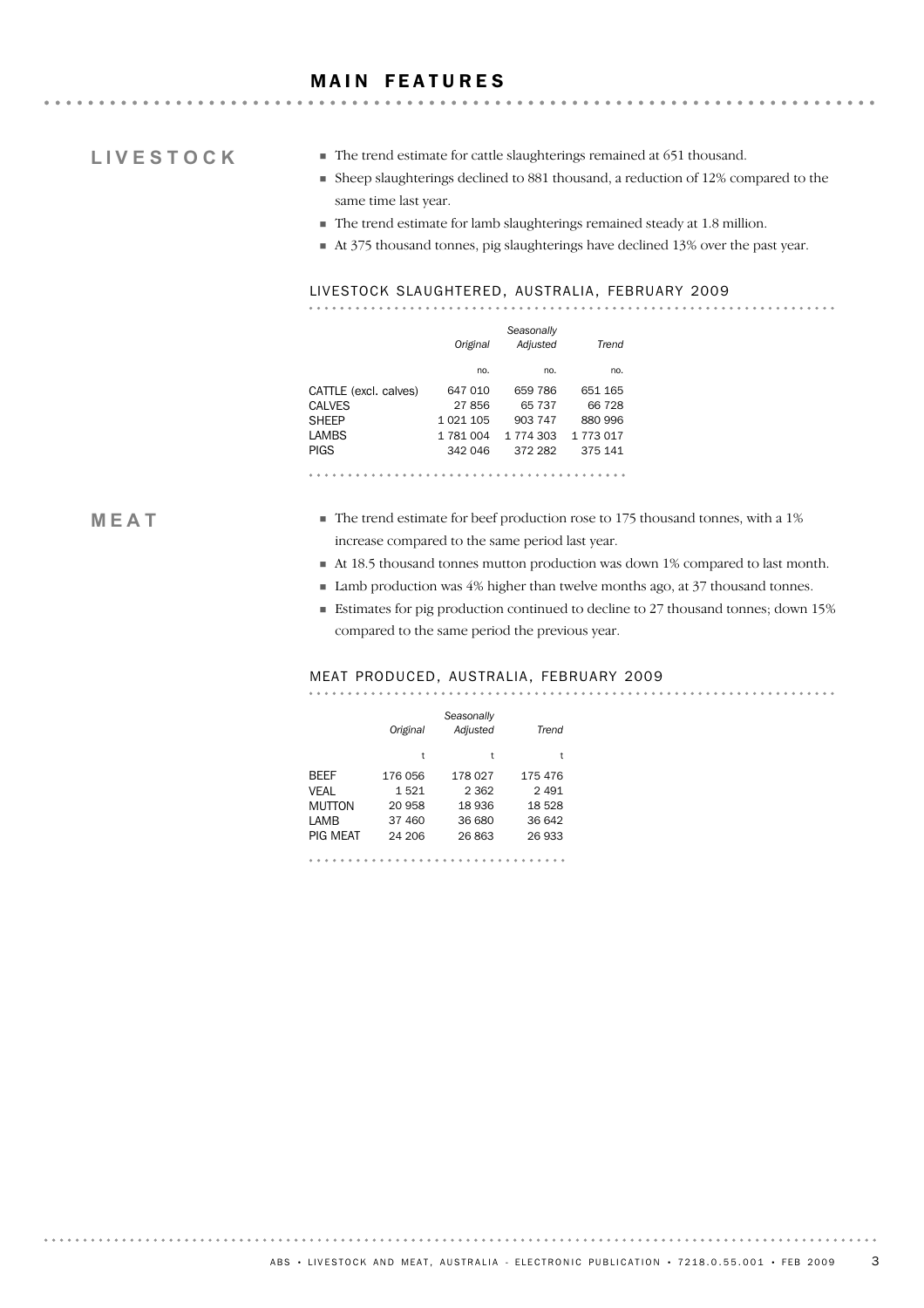### EXPLANATORY NOTES

| <b>INTRODUCTION</b> | This publication contains information on livestock slaughterings and meat<br>1<br>production.                                                                                                                                                                                                                                                                                                                                                                                                                                                                                                                                   |
|---------------------|---------------------------------------------------------------------------------------------------------------------------------------------------------------------------------------------------------------------------------------------------------------------------------------------------------------------------------------------------------------------------------------------------------------------------------------------------------------------------------------------------------------------------------------------------------------------------------------------------------------------------------|
|                     | The statistics on slaughterings for red meat production are based on a monthly<br>2<br>collection from abattoirs and other major slaughtering establishments and include<br>estimates of animals slaughtered on farms and by country butchers and other small<br>slaughtering establishments.                                                                                                                                                                                                                                                                                                                                   |
|                     | Red meat is shown in carcass weight and excludes offal.<br>З                                                                                                                                                                                                                                                                                                                                                                                                                                                                                                                                                                    |
|                     | Care should be taken when using this information as the figures only relate to<br>4<br>slaughterings for human consumption and do not include animals condemned,<br>slaughtered for pet food or those killed for boiling down.                                                                                                                                                                                                                                                                                                                                                                                                  |
|                     | The figures in this publication have been rounded. As a result, discrepancies may<br>5<br>occur between sums of the component items and totals.                                                                                                                                                                                                                                                                                                                                                                                                                                                                                 |
| SEASONAL ADJUSTMENT | Seasonal adjustment is a means of removing the estimated effects of normal seasonal<br>6<br>variation from the series so that the effects of other influences can be more clearly<br>recognised.                                                                                                                                                                                                                                                                                                                                                                                                                                |
|                     | 7 In the seasonal adjustment of the livestock estimates, account has been taken of<br>both normal seasonal factors and 'trading day' effects, where significant. Seasonal<br>adjustment does not remove from the series the effect of irregular influences (e.g.<br>abnormal weather, industrial disputes).                                                                                                                                                                                                                                                                                                                     |
|                     | 8 As for the seasonally adjusted state components, the state component trend<br>estimates have been produced independently and therefore may not add up to the<br>Australian group totals.                                                                                                                                                                                                                                                                                                                                                                                                                                      |
|                     | In this publication, the seasonally adjusted estimates are produced by the concurrent<br>9<br>seasonal adjustment method which takes account of the latest available original<br>estimates. This method improves the estimation of seasonal factors and, therefore, the<br>seasonally adjusted and trend estimates for the current and previous months. As a result<br>of this improvement, revisions to the seasonally adjusted and trend estimates will be<br>observed for recent periods. A more detailed review is conducted annually prior to the<br>September release, using data up to and including the August release. |
|                     | <b>10</b> For further information, see Time Series Analysis Frequently Asked Questions, 2003<br>(cat. no. 1346.0.55.002).                                                                                                                                                                                                                                                                                                                                                                                                                                                                                                       |
|                     | 11 From September 2007, improved methods of producing seasonally adjusted<br>estimates, focused on the application of Autoregressive Integrated Moving Average<br>(ARIMA) modelling techniques, were implemented. The ARIMA modelling technique can<br>be used to extend original estimates beyond the end of a time series.                                                                                                                                                                                                                                                                                                    |
|                     | <b>12</b> For further information on ARIMA modelling, see the feature article 'Use of ARIMA<br>modelling to reduce revisions' in Australian Economic Indicators, Oct 2004 (cat. no.<br>$1350.0$ ).                                                                                                                                                                                                                                                                                                                                                                                                                              |
| TREND ESTIMATES     | A trend estimate is obtained by reducing the irregular component from the<br>13<br>seasonally adjusted series. For monthly data, trend estimates are derived by applying a<br>13-term Henderson moving average to the seasonally adjusted series. Revisions of trend<br>estimates will occur with revisions to the original data and re-estimation of seasonal<br>factors.                                                                                                                                                                                                                                                      |
|                     | 14 For further information, see Information Paper: A Guide to Interpreting Time<br>Series - Monitoring Trends, 2003 (cat. no. 1349.0).                                                                                                                                                                                                                                                                                                                                                                                                                                                                                          |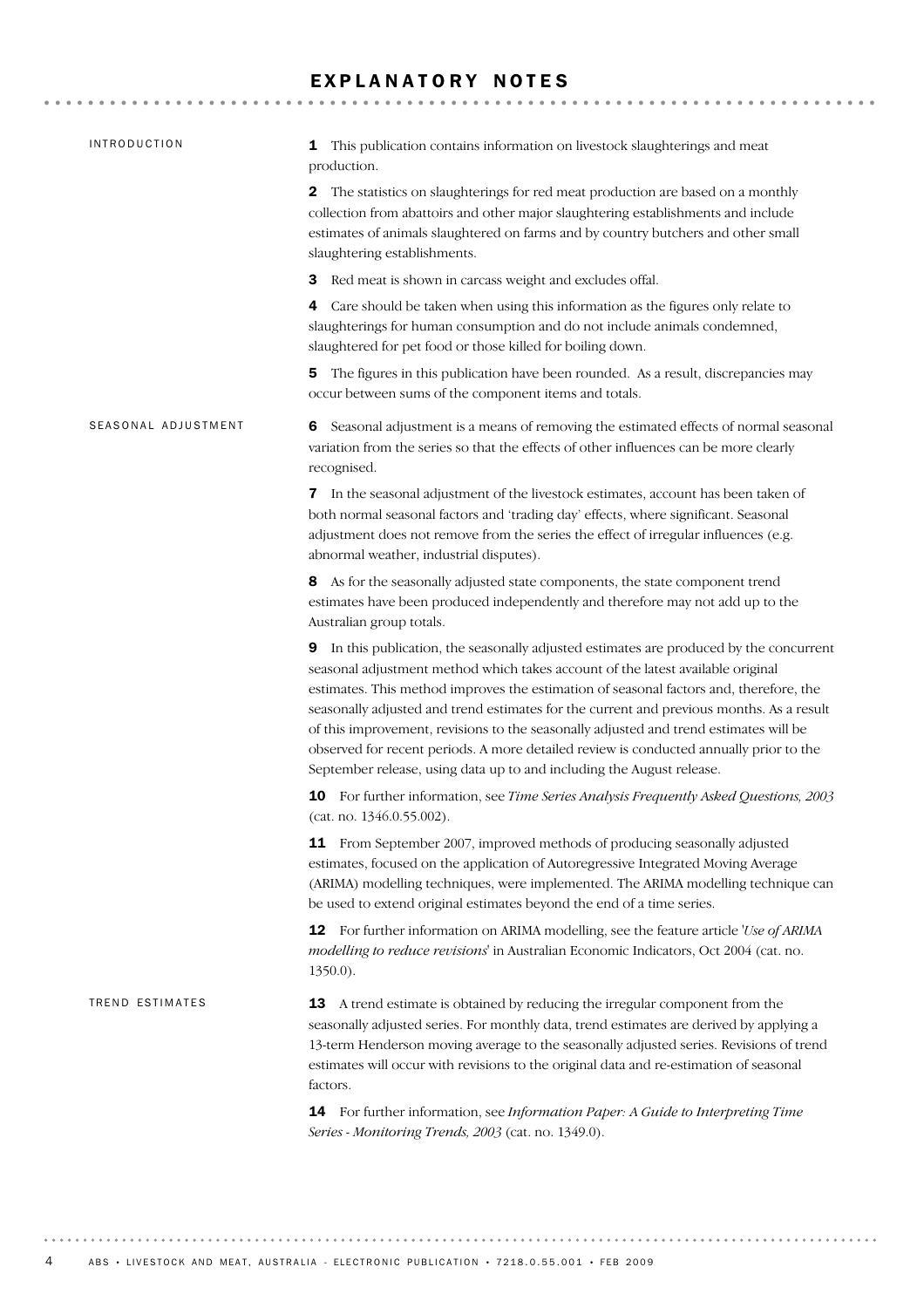# E X P L A N A T O R Y N O T E S *continued*

| RELATED PUBLICATIONS   | <b>15</b> Current publications and other products released by the ABS are listed under the<br>Statistics and Themes pages on the ABS web site $\langle \text{http://www.abs.gov.au>}.$ The ABS<br>also issues a daily Release Advice on the web site which details products to be released in<br>the week ahead.                                                                                                       |
|------------------------|------------------------------------------------------------------------------------------------------------------------------------------------------------------------------------------------------------------------------------------------------------------------------------------------------------------------------------------------------------------------------------------------------------------------|
| GENERAL ACKNOWLEDGMENT | <b>16</b> ABS publications draw extensively on information provided freely by individuals,<br>businesses, governments and other organisations. Their continued cooperation is very<br>much appreciated. Without it, the wide range of statistics published by the ABS would<br>not be available. Information received by the ABS is treated in strict confidence as<br>required by the Census and Statistics Act 1905. |